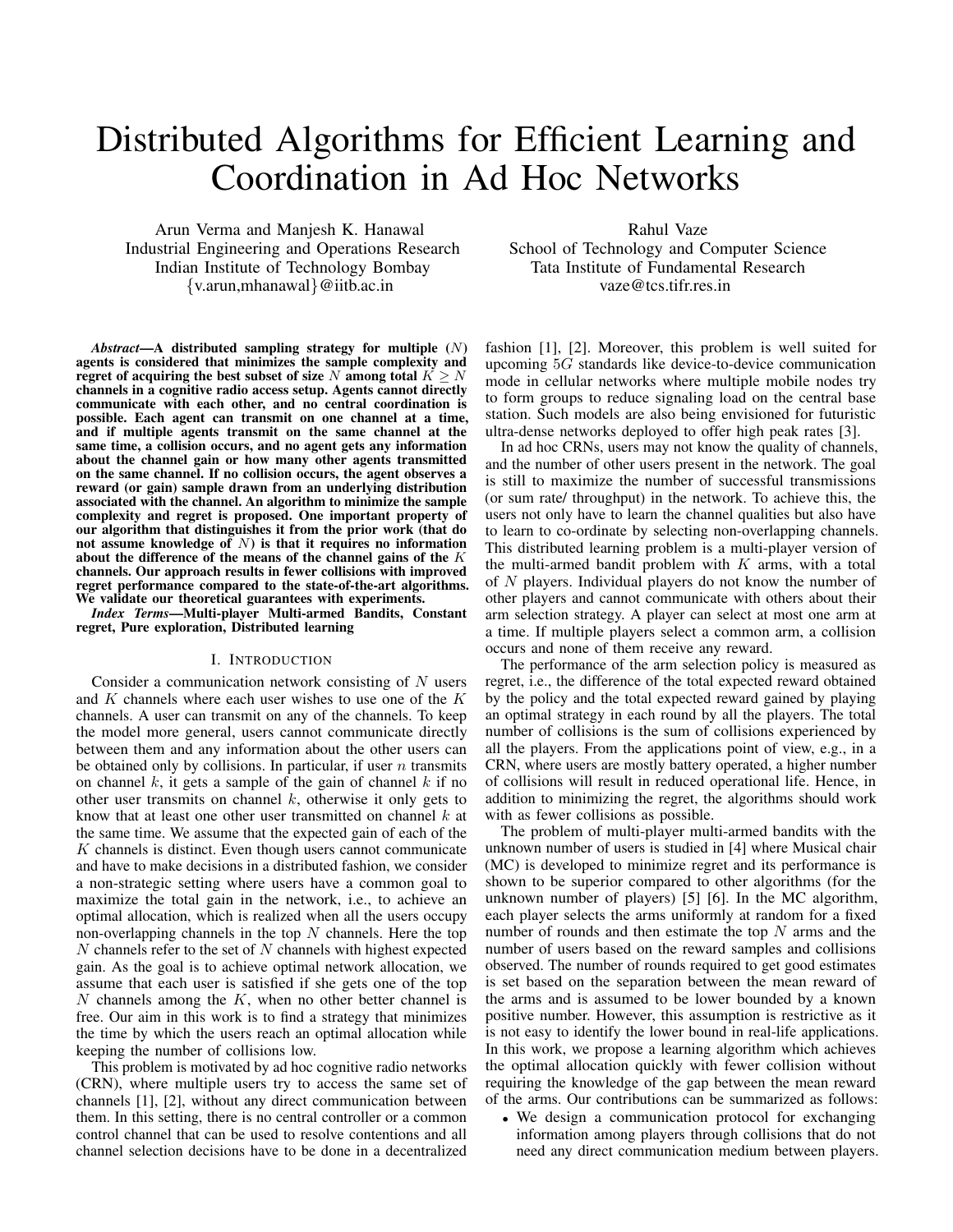- We develop an algorithm named Distributed Learning and Coordination (DLC) that achieves optimal allocation in the constant number of the rounds with high probability. This bound also translates to a constant regret with high probability. The DLC algorithm does not need to know the minimum gap between the arms.
- We give a variant of DLC that improves utilization of channels through efficient signaling, resulting in performance improvement in terms of regret.
- We validate our claims by numerical experiments and demonstrate performance gains over the state-of-the-art.

The DLC algorithm combines the ideas of pure exploration methods with efficient signaling schemes to achieve optimal allocation with high probability. In DLC, each player first learns the number of players in the network by colliding with others in a specific pattern. One of the players then identifies the top  $N$  arms via pure explorations and signals all the players to occupy one of top  $N$  arms without any overlap.

# *A. Related Work: Multi-player Multi-armed Bandits*

Most work on stochastic bandits with multiple-players require some negotiation or pre-agreement phase to avoid collisions between the players. The  $dUCB<sub>4</sub>$  algorithm in [7] achieves this using Bertsekas' auction mechanism for players to negotiate unique arm. The time divisions fair sharing (TDFS) algorithm in [8] requires players to agree on a time division of slots before the game. Such negotiations are hard to realize in a completely distributed (ad hoc) setup [1], [2]. The  $\rho^{\text{\tiny RAND}}$  algorithm in [5] is communication free and completely decentralized but requires knowledge of the number of users. The modified  $\rho^{\text{EST}}$  algorithm overcomes this issue, but its guarantees are asymptotic and do not hold for the finite time like ours. Performance improvements of  $\rho^{\text{RAND}}$  are studied in [9]. Another set of works in [10], [11] considers selfish behavior of players and analyze their equilibrium behavior.

The works most similar to ours are [6] and [4] which consider a communication-free setting with the unknown number of players that can vary during the game. The MEGA algorithm in [6] uses the classical  $\epsilon$ - greedy MAB algorithm and ALOHA based collision avoidance mechanism. Though collision frequency reduces in MEGA as the game proceeds it may not go to zero as shown in [4]. To overcome this, [4] proposed a musical chairs (MC) algorithm that incurs collisions only in the initial phase and guarantees collision free sampling subsequently. Though MC performs better than MEGA, its performance in the initial rounds is poor – MC uses collision information to estimate the number of players and forces a large number of collisions to get a good estimate.

SIC-MMAB and ESER algorithm in [12] and [13], respectively, propose signaling mechanisms that use a suitable pattern of collisions among the players for exchanging information. Although some of the ideas of the DLC and SIC-MMAB are similar, DLC uses different learning and signaling scheme. Specifically, the exploration phase in SIC-MMAB and ESER is based on sequential hopping whereas in DLC it is based on pure-exploration.

Organization of the paper: In Section II we introduce the notations and setup the problem. We give an algorithm and analyze their performance in Section III and provide its improved variant in Section IV. We validate our claims through experiments in Section V. Conclusions and future directions are given in Section VI.

# II. PROBLEM SETUP

The standard stochastic K-armed bandit problem consists of a single player with  $K > 1$  arms. The multi-player K-armed bandit is similar, but consists of multiple players. Let  $N \leq K$ denote the total number of players. Playing arm  $k \in [K]$  where  $[K] := \{1, 2, \ldots, K\}$ , gives reward drawn independently from a distribution with support [0, 1]. The reward distributions are stationary, homogeneous, and independent across the players, and  $\mu_k$  denotes the mean of arm k. The players are not aware of how many other players are present, and there exist no control channels over which they can communicate with each other. When a player samples an arm, the reward is obtained if she alone happens to play that arm. Otherwise, all the players choosing that arm will get zero rewards. We refer to the latter case as 'collision'. For any distributed policy, let  $I_{n,t}$  and  $\eta_{n,t}$ indicate the arm played by player  $n \in [N]$  and her collision indicator in the round t, respectively.  $\eta_{n,t} = 1$  if together with player  $n$  at least one other player plays the same arm as  $n$  at time  $t$  and is set equal to zero otherwise.

To achieve an optimal allocation in a distributed setting, each player needs to learn the means of the arms to arbitrary precision which require them to play a large number of times making the goal infeasible for all practical purposes. Thus, we focus on achieving an approximate optimal allocation of arms with high probability that is defined as below. Let  $\pi$  :=  $\pi_t : t \geq 1$  denote a policy, where  $\pi_t : [N] \to [K]$  denotes the allocation at time t, i.e.,  $I_{n,t} = \pi_t(n)$ .

**Definition 1** (Def. 1 of [13]). *For a given tolerance*  $\epsilon \geq 0$  *and confidence*  $\delta \in (0, 1/2]$ *, an allocation by a policy*  $\pi$  *is said to be*  $(\epsilon, \delta)$ –*optimal if there exists*  $T := T(\pi) < \infty$  *such that* 

$$
\Pr\left\{\sum_{n\in[N^{\star}]}\mu_n - \sum_{n\in[N]}\mu_{\pi_t(n)} \leq \epsilon\right\} \geq 1 - \delta. \quad \forall \ t \geq T \tag{1}
$$

*where*  $N^*$  *denotes the best subset of* N *arms with highest mean rewards.*

This definition can be viewed as a generalization of probably-approximately-correct (PAC) performance guarantee in the pure exploration multi-armed bandits problems with single player [14], [15] to the multi-player case.  $T(\pi)$  denotes the sample complexity of the policy  $\pi$ . The goal is to develop a policy that has small sample complexity.

We define the expected cumulative (pseudo-)regret of policy  $\pi$ over period  $T$  as

$$
\mathcal{R}_T(\pi) = \sum_{t=1}^T \sum_{n \in [N^*]} \mu_n - \sum_{t=1}^T \sum_{n \in [N]} \mu_{\pi_t(n)} (1 - \eta_{n,t}). \quad (2)
$$

The total number of collisions incurred by a policy  $\pi$  over period  $T$  is defined as

$$
C(\pi) = \sum_{t=1}^{T} \sum_{n \in [N]} \eta_{n,t}.
$$
 (3)

Note that a collision on the arm is counted multiple times because all the players involved in a collision have to re-sample in another slot incurring extra transmission cost.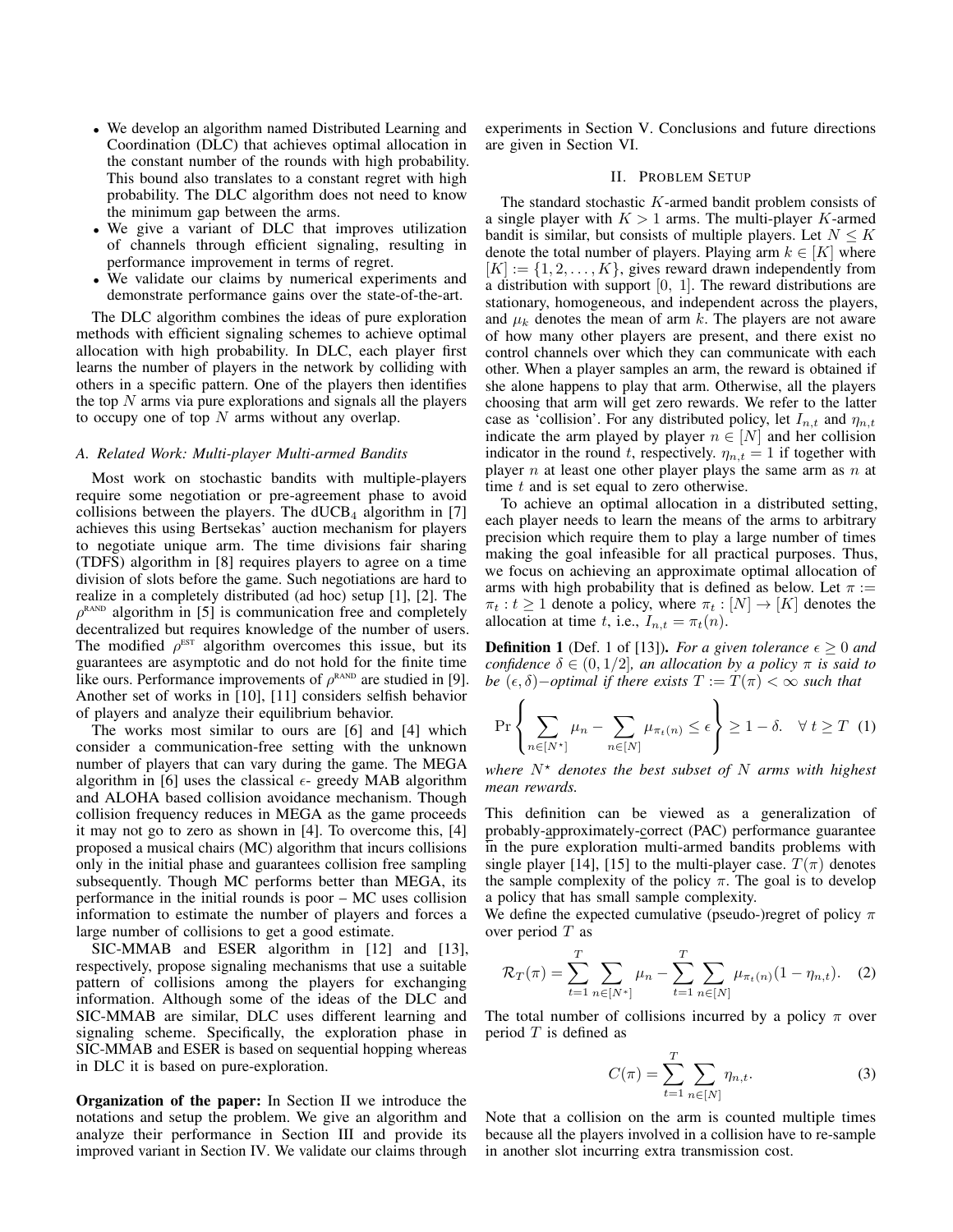Our goal is to develop distributed algorithms that gives  $(\epsilon, \delta)$ −optimal allocation quickly while keeping  $\mathcal{R}_T$  and  $\mathcal{C}_T$  low. Specifically, we develop algorithms whose regret is constant with high probability, i.e., algorithm incurs regret only for finitely many rounds.

Similar to the prior work [4], [9], [12], [13], [16], we assume players are synchronized and know arms' indices before entering into the network. Further, all the players are assumed to see the same gains on all the channels, which is often the case in dense networks because of the close proximity of users.

### III. AN ADAPTIVE ALGORITHM

In this section, we propose an algorithm named, Distributed Learning and Coordination (DLC), in which all the players settle on top  $N$  arms quickly. The players cannot communicate explicitly but can exchange information with each other by colliding in a particular fashion. We refer to such deliberate collisions in the network for information exchange as *signals*. All signals are counted as collisions and add to the regret.

## *A.* DLC *Algorithm*

DLC algorithm consists of mainly 4 phases, namely 1) Orthogonalization 2) Player Indexing 3) Adaptive Learning and 4) Communication. These phases run sequentially one after another.

# DLC Distributed Learning and Coordination

1: Input:  $K, \epsilon \geq 0, \delta \in (0, 1/2]$ 

- 2: Select the arms uniformly at random for  $T_{RP}$  rounds and find reserved arm i
- 3: Play arm  $i$  for  $2i$  rounds. After that sequentially hop for  $K - i$  rounds and then play arm i for  $K - i - 1$  rounds
- 4: Find number of players  $(N)$  and their reserved arm. Designate as Leader if has smallest reserved arm's index
- 5: if Player is Leader then
- 6: Find top N arms using *AdaptiveExplore* sub-routine
- 7: Assign top  $N$  arms among players without overlap
- 8: else
- 9: Transmit on arm  $i$  periodically. When a collision is observed on arm i, play it for next  $\lceil \log_2(K) \rceil$  rounds and then play received arm in the subsequent rounds. 10: end if

*1) Orthogonalization:* The first phase of DLC finds orthogonal arm allocations through random hopping in which each player selects an arm uniformly at random in each round until she observes a collision-free transmission on the selected arm. Once it happens, she continues to play that arm till the end of the phase. The length of *Orthogonalization* phase  $(T_{RP})$ is set such that all the players are on different arms by the end of the phase with probability at least  $1 - \delta$ . We refer to the last arm played by a player in this phase as her *reserved arm*.

*2) Player Indexing:* This phase is similar to the initialization phase in SIC-MMAB algorithm [12]. In this phase, each player estimates how many other players are there in the network and finds their reserved arms using a specific pattern of collisions. A player with reserved arm  $i$  plays arm  $i$  for  $2i$  rounds. After this, she starts playing arm with higher index in each round (sequential hopping) for next  $K - i$  rounds and then plays her reserved arm for next  $K - i - 1$  rounds. This process makes

sure that players begin sequential hopping in a delayed fashion and the player with reserved arm  $i$  will collide with the player with the reserved arm  $j(> i)$  at time  $T_{RP} + i + j$ . At the end of round  $T_{RP} + 2K - 1$ , each player knows the number of players  $(N)$  in the network and their respective reserved arms.

The player with smallest reserved arm's index will be designated as *Leader*. The Leader knows the reserved arm of other players and she assigns a ranking to the players based on the index of their reserved arms as follows: The Leader takes herself rank 0. The player with the second smallest index of the reserved arm is assigned rank 1. The third smallest index of the reserved arm has rank 2 and so on, i.e., the player on  $j<sup>th</sup>$  smallest index of the reserved arm is given rank  $j-1$ .

*3) Adaptive Learning:* In the next phase, the Leader uses the *AdaptiveExplore* sub-routine to find the top N arms while the non-Leaders check for a signal from the Leader by transmitting on their reserved arms periodically. Periodic transmissions of all players in the non-Leaders set are designed such that only one player among the non-Leaders transmits at a time. It helps the Leader to inform the non-Leaders which arms they should occupy when she has completed the task of identifying the top N arms. We first describe a method for the Leader to learn the top N arms and then describe a method how she can inform the Non-Leaders which arms to occupy.

# Sub-routine: *AdaptiveExplore*

- 1: Input :  $K, N \leq K, \epsilon \geq 0, \delta \in (0, 1/2], t = 1$
- 2: Initialize:  $\alpha = 1.1, k_1 = 505.5, B(1) = \infty$
- 3: Play each arm once. Compute  $U_a(1)$ ,  $L_a(1)$   $\forall a \in [K]$
- 4: while  $B(t) > \epsilon/N$  do
- 5: Compute  $u_t$  and  $l_t$  using (5) and play arm  $u_t$  and  $l_t$  in round-robin fashion. If no non-Leader is going to play selected arm then play it else play other arm
- 6: Update  $J(t)$ ,  $U_a(t)$  and  $L_a(t)$   $\forall a \in [K]$  using (4)
- 7:  $B(t) \leftarrow U_{u_t} L_{l_t}, t \leftarrow t + 2$
- 8: end while
- 9:  $T_{AE} \leftarrow t$
- 10: Return  $J(T_{AE})$ ,  $T_{AE}$

The Leader can use any pure exploration algorithm [14], [15], [17] to find the top  $N$ -arms. We will adapt the KL-LUCB algorithm given in [15] to our scenario as it has the best-known performance guarantees.

AdaptiveExplore takes  $(K, N, \epsilon, \delta)$  as input and maintains a set  $J(t)$  of the N arms with highest empirical mean rewards in each round t.  $U_a(t)$  and  $L_a(t)$  represent the upper and lower confidence bounds on a mean reward  $\mu_a$  of arm a. These bound are computed using empirical mean reward  $\hat{\mu}_a(t)$  of arm a at time  $t$  as follows:

$$
U_a(t) := \max\{q \in [\hat{\mu}_a(t), 1] : N_a(t)d(\hat{\mu}_a(t), q) \leq \beta(t, \delta)\}
$$
  
\n
$$
L_a(t) := \max\{q \in [0, \hat{\mu}_a(t)] : N_a(t)d(\hat{\mu}_a(t), q) \leq \beta(t, \delta)\}
$$
  
\nwhere  $\beta(t, \delta) = \log\left(\frac{k_1Ks^{\alpha}}{\delta}\right) + \log\log\left(\frac{k_1Ks^{\alpha}}{\delta}\right)$ ,  
\n $\alpha > 1, k_1 > 2e + 1 + \frac{e}{\alpha - 1} + \frac{e + 1}{(\alpha - 1)^2}, s = \lceil t/2 \rceil$ , (4)

and  $d(p, q)$  is the Kullback-Leibler divergence (differential entropy) between two Bernoulli distributions with parameter p and q, and  $\delta$  is the fixed confidence. In round t,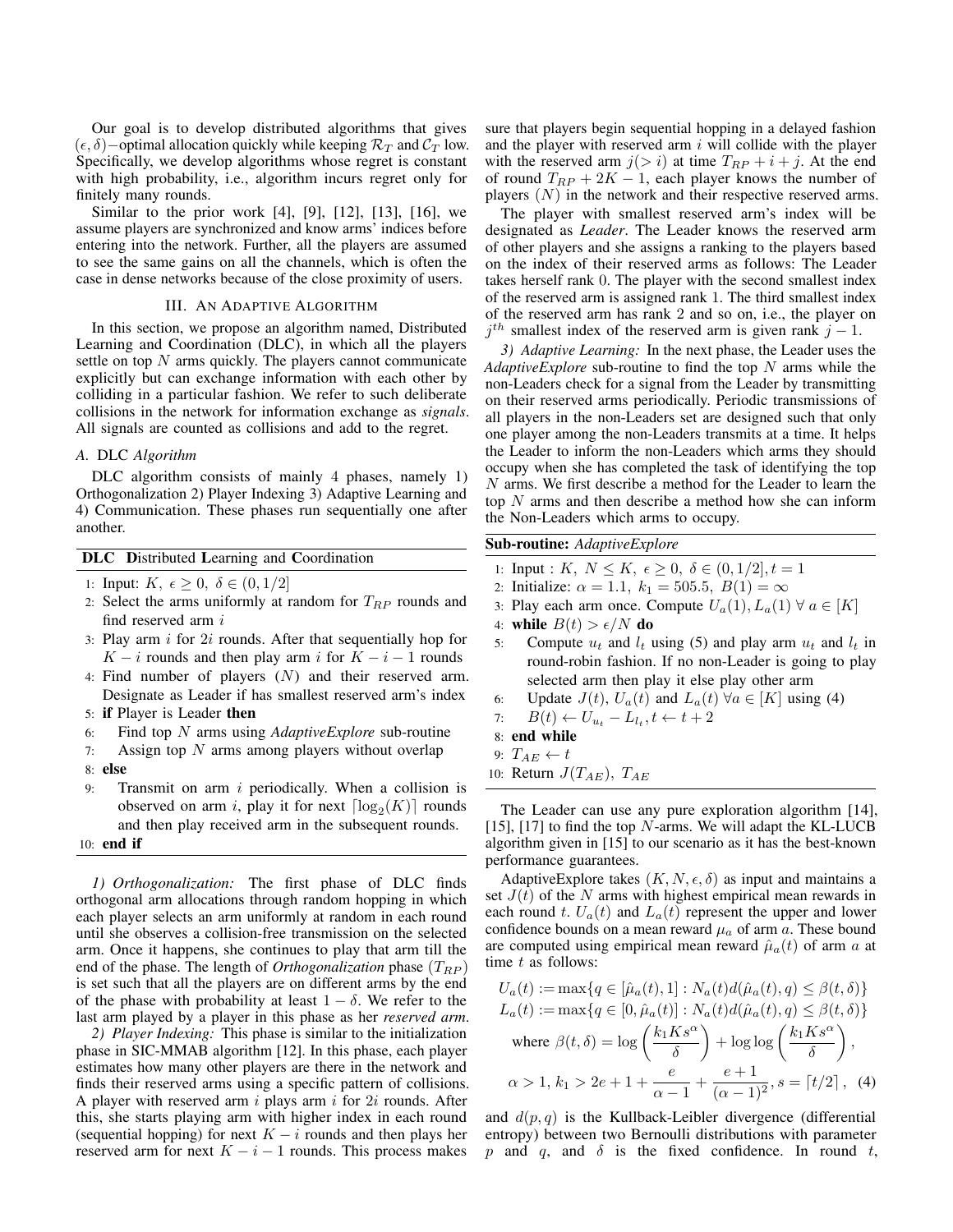AdaptiveExplore selects two arms  $u_t$  and  $l_t$  such that

$$
u_t = \arg\max_{j \notin J(t)} U_j(t) \text{ and } l_t = \arg\min_{j \in J(t)} L_j(t). \tag{5}
$$

AdaptiveExplore finds  $(\epsilon, \delta)$ -optimal allocation if it terminates after:

$$
U_{u_t}(t) - L_{l_t}(t) < \epsilon/N \tag{6}
$$

where  $\epsilon > 0$  is fixed tolerance. Its proof follows from Theorem 1 of [14] by setting tolerance equal to  $\epsilon/N$ .

AdaptiveExplore selects two arms in each alternative rounds, and they are played over two slots in a round-robin fashion until stopping criteria in Eqn. (6) is not met. In each round, before playing an arm, the Leader checks that none of the non-Leaders will play that arm in that round. If any non-Leader is going to play the selected arm (due to periodic signals), Leader plays the other arm to avoid any collision. The periodic signaling by the non-leaders is designed such that they play only one arm in any round.

When Adaptive Explore terminates, it returns the top  $N$  arms and number of rounds  $(T_{AE})$  it takes to terminate. Next, Leader does a one-to-one mapping of top  $N$  arms to the  $N$  players. This mapping can be done randomly or by using an injective function. In our implementation, we assign the top arm to the player with the best rank and the next best arm to the player with next best rank and so on. The Leader takes the  $N^{th}$  best arm. After mapping arms to players, Leader informs other players which arm they should occupy using collisions based communication protocol.

Note that mapping of top  $N$  arms to players can be easily adapted to be 'fair' allocation amongst players so that all the players have same average reward asymptotically. For example, after the Leader communicates the allocations, they can sequentially hop on the  $N$  arms, which ensures no collision and optimal allocation in every round.

*4) Communication:* While the Leader explores the arms to find the top  $N$  arms, others play their reserved arms periodically. Each non-Leader plays her reserved arm based on her rank. A player with better rank plays earlier than the higher ranked players. Specifically, a non-Leader ranked  $r$  plays her reserved arm for the  $m^{th}$  time in the round  $P(r, m)$  given by

$$
P(r, m) = mT_P + (r - 1)B_K
$$
  
where  $B_K = (\lceil \log_2(K) \rceil + 1)$  and  $T_P \ge (N - 1)B_K$ .

Once AdaptiveExplore sub-routine is initiated by the Leader, the player with rank 1 plays her reserved arm once after  $T_P$ rounds, and then the player with next rank (i.e., 2) plays her reserved arm. The value of  $T_P$  is chosen such a way that all players can play their reserved arm and receive arm information from Leader within it, therefore,  $T_P \geq (N-1)(\lceil \log_2 K \rceil + 1)$ . This signaling strategy enables the Leader to transmit arm information to a player immediately after she finishes it for the previous player and continues until every player gets their mapped arm from the Leader.

After termination of AdaptiveExplore sub-routine, i.e., at time  $T_{AE}$ , Leader computes the next time when a player with rank r will play her reserved arm, denoted  $P_L(r)$ , as  $P_L(r)$  =  $P(r,\tau)$  if  $P(r,\tau) > T_{AE}$ , otherwise  $P_L(r) = P(r,\tau+1)$ where  $\tau = [T_{AE}/T_P]$ . When the Leader wants to send arm information to the player with rank  $r$ , she will play the reserved arm of that player in round  $P_L(r)$ . The occurrence of the first collision notifies the player that she is going to get information of the arm to occupy from the Leader and starts playing her reserved arm for  $\lceil \log_2 K \rceil$  rounds. As the index of each arm is uniquely represented by the binary number of length  $\lceil \log_2 K \rceil$ , these many rounds are sufficient to convey the arm index. The Leader informs a non-Leader the index of the arm to occupy by colliding with her according to the binary sequence of the arm's index over  $\lceil \log_2 K \rceil$  rounds. Leader conveys bit '1' by causing a collision on her reserved arm, while a bit '0' is conveyed if no collision occurs. With such a collision pattern, all players get to know which arms they should occupy in the subsequent rounds.

## *B. Analysis of* DLC

We prove sample complexity, regret and collision bounds of DLC algorithm using the following lemmas which give expected number of rounds for players to 1) orthogonalize 2) learn the number of players in the system with their ranks 3) find top  $N$  arms and 4) arm assignment through signaling.

Theorem 1. *Let arms be ordered in descending order of their mean rewards and set*  $c = (\mu_N + \mu_{N+1})/2$  *where*  $c \notin \{0, 1\}$ *. For any*  $\epsilon \geq 0$  *and*  $\delta \in (0,1/2]$  *the sample complexity of* DLC *is bounded with probability at least*  $1 - 2\delta$  *as* 

$$
T(DLC) \le \left\lceil \frac{\log(\delta/K)}{\log(1 - \frac{1}{4K})} \right\rceil + 2K - 1 + C_0(\alpha)H_{\epsilon,c}
$$

$$
\log\left(\frac{k_1 K(H_{\epsilon,c})^{\alpha}}{\delta}\right) + N(\lceil \log_2(K) + 1 \rceil)
$$

*where*  $H_{\epsilon,c} := \sum_{a \in [K]} \frac{1}{\max\{d(\mu_a,c), \epsilon^2/2\}}, k_1 > 2e+1+\frac{e}{\alpha-1}+\frac{e+1}{(\alpha-1)^2}$  *with*  $\alpha > 1$  *and*  $C_0(\alpha)$  *is a problem independent constant. Further, the total collisions in* DLC *is bounded as*

$$
C(DLC) \le N \left\lceil \frac{\log(\delta/K)}{\log\left(1 - \frac{1}{4K}\right)} \right\rceil + (N-1) \left(\frac{N}{2} + \left\lceil \log_2 K \right\rceil + 1\right).
$$

The proof follows by bounding the number of rounds required to complete each phase and the number of collisions incurred in these phases. These bounds are given by the following lemmas whose proofs are deferred to the appendix.

Lemma 1. *Let* δ *be same as in Theorem 1. All players will orthogonalize with probability at least* 1 − δ *in Orthogonalization phase within*  $T_{RP}$  *rounds where* 

$$
T_{RP} := \left\lceil \frac{\log(\delta/K)}{\log(1 - \frac{1}{4K})} \right\rceil.
$$

*The number of collisions in the Orthogonalization phase is at most*  $C_{RP} \leq NT_{RP}$ *.* 

Lemma 2. *In the Player's Indexing phase, each player learns about number of players in the network, their reserved arm, and rank in*  $T_{IP}$  *rounds where*  $T_{IP} := 2K - 1$ *. During this phase, the number of collisions is*  $C_{IP} := N(N-1)/2$ .

Lemma 3. *Assume conditions in Theorem 1 hold. Then with probability at least* 1 − δ*, AdaptiveExplore terminates with*  $(\epsilon, \delta)$ -optimal allocation after  $T_{AE}$  rounds where

$$
T_{AE} \leq C_0(\alpha) H_{\epsilon,c} \log \left( \frac{k_1 K (H_{\epsilon,c})^{\alpha}}{\delta} \right)
$$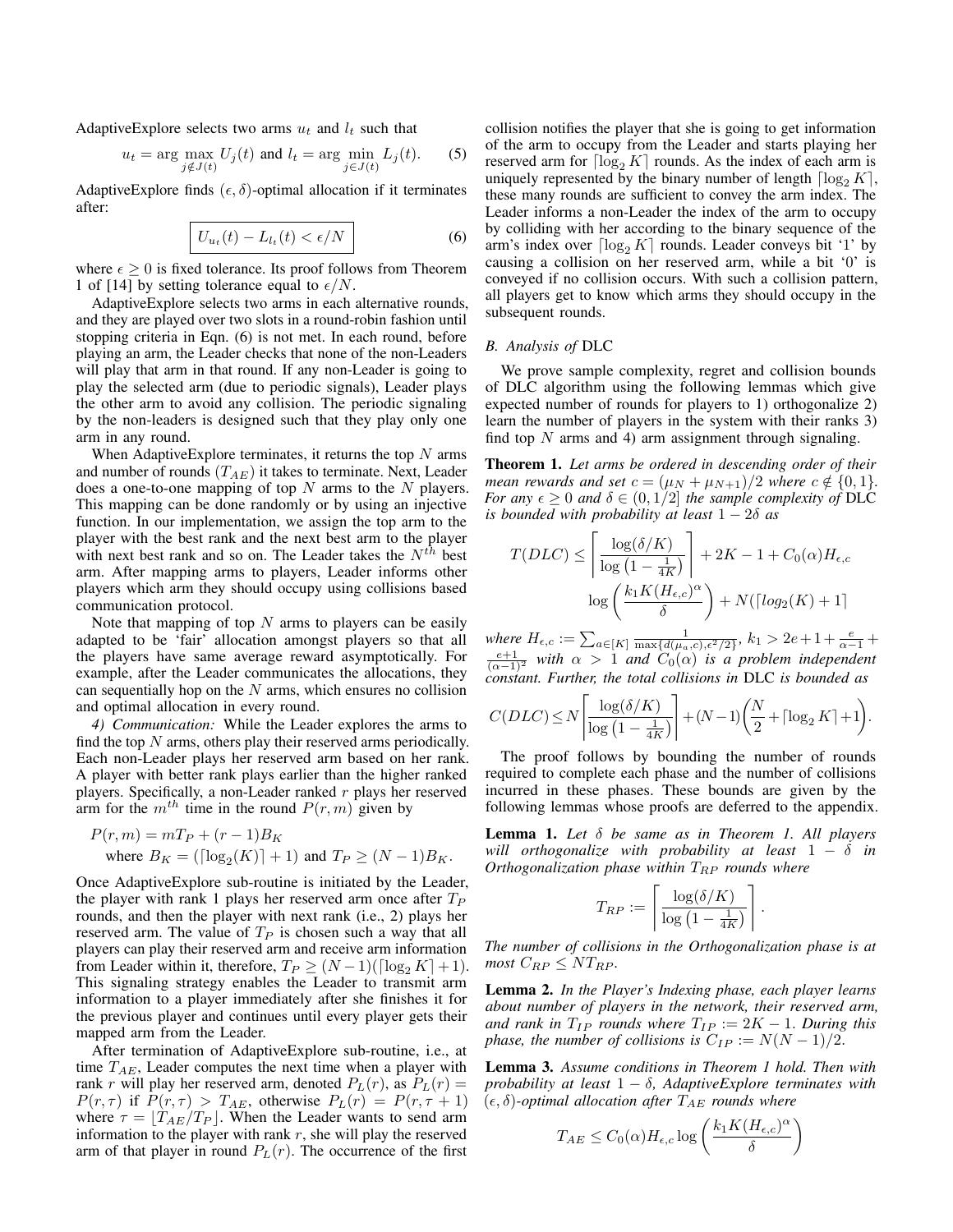where  $\alpha > 1, C_0(\alpha)$  is a problem independent constant satisfying  $C_0(\alpha) \ge \alpha \log(C_0(\alpha)) + 1 + \alpha/e, k_1 > 2e + 1 + \frac{e}{\alpha - 1} + \frac{e+1}{(\alpha - 1)^2}$ , and  $H_{\epsilon,c} := \sum_{a \in [K]} \frac{1}{\max\{d(\mu_a, c), \epsilon^2/2\}}$ .

*Proof.* KL-LUCB algorithm samples two arms in each round whereas AdaptiveExplore sub-routine samples one arm. Using  $t = 2s$  in the Theorem 3 of [15], we achieve stated bound.  $\Box$ 

**Lemma 4.** Let  $T_P = (N-1)(\lceil \log_2 K \rceil + 1)$ . Then the number *of rounds to terminate the Communication phase*  $(T_{CP})$  *and the number of collisions incurred*  $(C_{CP})$  *are bounded as* 

$$
T_{CP} \le N(\lceil log_2(K) \rceil + 1),
$$
  
\n
$$
C_{CP} \le (N - 1)(\lceil log_2 K \rceil + 1).
$$

We now return to the proof of Theorem 1.  $T(DLC)$  is the total rounds from the beginning of Orthogonalization phase to end of Communication phase, i.e.,

$$
T(DLC) = T_{RP} + T_{IP} + T_{AE} + T_{CP}.
$$
 (7)

Substituting the bounds on each of these terms from Lemmas 1, 2, 3 and 4 in (7) we get the bound.

Similarly, the total number of collisions is the sum of that occurred during Orthogonalization phase, Player Indexing phase, and Communication phase. Note that there is no collision in the Adaptive Learning phase. Therefore, the total collisions of DLC are given by

$$
C(DLC) = C_{RP} + C_{PI} + C_{CP}.
$$
 (8)

Substitute the number of collisions in different phases from Lemmas 1, 2, and 4 in (8) we get the stated bound. We next bound the regret of DLC.

Theorem 2. *Let the conditions in Theorem 1 hold. Then with probability at least*  $1 - 2\delta$ *, the cumulative regret of DLC is bounded by*

$$
\mathcal{R}(DLC) \leq NT(DLC).
$$

*Proof.* As  $\mu_i \in [0, 1]$  for arm  $i \in [K]$ , the maximum regret each player can have for any round is 1. The maximum regret for any round is bounded by  $N$ . Hence the cumulative regret of DLC is upper bounded by  $NT(DLC)$ .  $\Box$ 

Corollary 1. *Let the conditions in Theorem 1 hold. The regret of* DLC *is bound with probability* 1 − 2δ *is bounded as*

$$
Regret(DLC) = \mathcal{O}(NK \log(K/\delta)/\Delta^2)
$$

*where*  $\Delta = \mu_N - \mu_{N+1}$ .

Note that the minimizing of the sample complexity leads to lower regret for DLC. Further, the regret of DLC is linearly depended on the number of players and number of arms.

# *C. Regret of* DLC vs MC

In the DLC, the number of rounds to complete all phases except Adaptive Learning phase are independent of the gap between the expected reward of the  $N^{th}$  best arm and the  $(N + 1)$  best arm. Adaptive Explore sub-routine of DLC is adapted from KL-LUCB algorithm that has the best-known performance guarantees for identifying the best  $N$  arms.

The regret of state-of-the-art MC algorithm [4][Thm. 1] is bounded by  $O(N^2K\log(K^2/2\delta)/\epsilon_n^2)$ , with probability at least  $1 - 2\delta$  where  $\epsilon_n$  is the lower bound on the gap between the mean reward of the  $N^{th}$  best arm and the  $N + 1$  best arm, i.e.,  $\epsilon_n < \Delta$ . The value of  $\epsilon_n$  is assumed to be known. The regret bound of DLC improves the bound of MC by a factor  $N$  and it is agnostic to problem-specific information like lower bound  $(\epsilon_n)$ . Its regret bound DLC depends on the mean reward of the arms of the given problem instance. Thus performance gain of the DLC is compared to MC is significant. As we will see later in the experimental section, the performance of DLC is an order of magnitude better than the MC algorithm. This improved performance gain is mainly due to the long random hopping phase of MC where users are made to collide for the large number of rounds which is used to estimate the number of users in the network.

# IV. AN IMPROVED ADAPTIVE ALGORITHM

In DLC algorithm, when the Leader explores the arms, all other players transmit only periodically and hence do not get any reward for other rounds until they are assigned an arm by the Leader. However, it was necessary for players other than the Leader to be idle so that the Leader can explore the arms freely in the Adaptive Learning phase of DLC, leading to under-utilization of arms and poor performance in term of regret. We next discuss a modification of DLC where the non-Leaders do not need to be idle while the Leader explores top  $N$  arms, which allows efficient utilization of arms resulting in the improved regret performance.

## *A.* DLC *with Information Exchange* (DLC-Ix) *Algorithm*

In this section, we give a variant of DLC called DLC with Information Exchange (DLC-Ix) which allows the non-Leader to play their reserved arms while the Leader explores the unreserved arms and share with her the information they have gathered about their reserved arms, thus the Leader does not need to explore the reserved arms as in DLC. The DLC-Ix consists of 3 phases: 1) Orthogonalization 2) Player Indexing and 3) Adaptive Learning with Communication (ALC).

The first two phases of DLC-Ix are the same as in DLC. Once Leader is selected, other players continue to play their reserved arms until the Leader tells her to change the arm by sending signals. The Leader partitions the arms into two sets before entering to Adaptive Learning with Communication phase, namely *Reserved* and *Unreserved* arms. The set of the reserved arm of all the players except the Leader forms the Reserved set and the other set of unoccupied (empty) arms together with the reserved arm of the Leader forms the Unreserved set.

Now the Leader explores only the Unreserved set to find the best arm using the AdaptiveExplore sub-routine with  $K-N+1$ arms. Once AdaptiveExplore sub-routine terminates, Leader has the best arm among Unreserved set of arms. The Leader then collides on the arm that is the reserved arm for the player with rank r. When the player observes a collision, it acts as a signal to transfer collected reward information of her reserved arm to Leader. The rewards are real-valued in  $[0, 1]$  and communicating them using with arbitrary precision requires binary codes of large lengths, we thus allow the players to exchange average reward within a known fixed error. Specifically, we set the error to be  $\epsilon_p$ , i.e.,  $(R_{T_{c,r}} - \hat{R}_{T_{c,r}})/T_{c,r} \leq \epsilon_p$  where  $T_{c,r}$  is the time taken by a player with rank  $r$  to observe a collision after the end of the Player Indexing phase,  $R_c$  is the total reward collected by the player before observing collision and  $\hat{R}_c$  is the total reward received by the Leader. The received reward  $\hat{R}_c$  is always less than (or equal to) the collected reward  $R_c$  as some fractional part may get truncated due to the finite fixed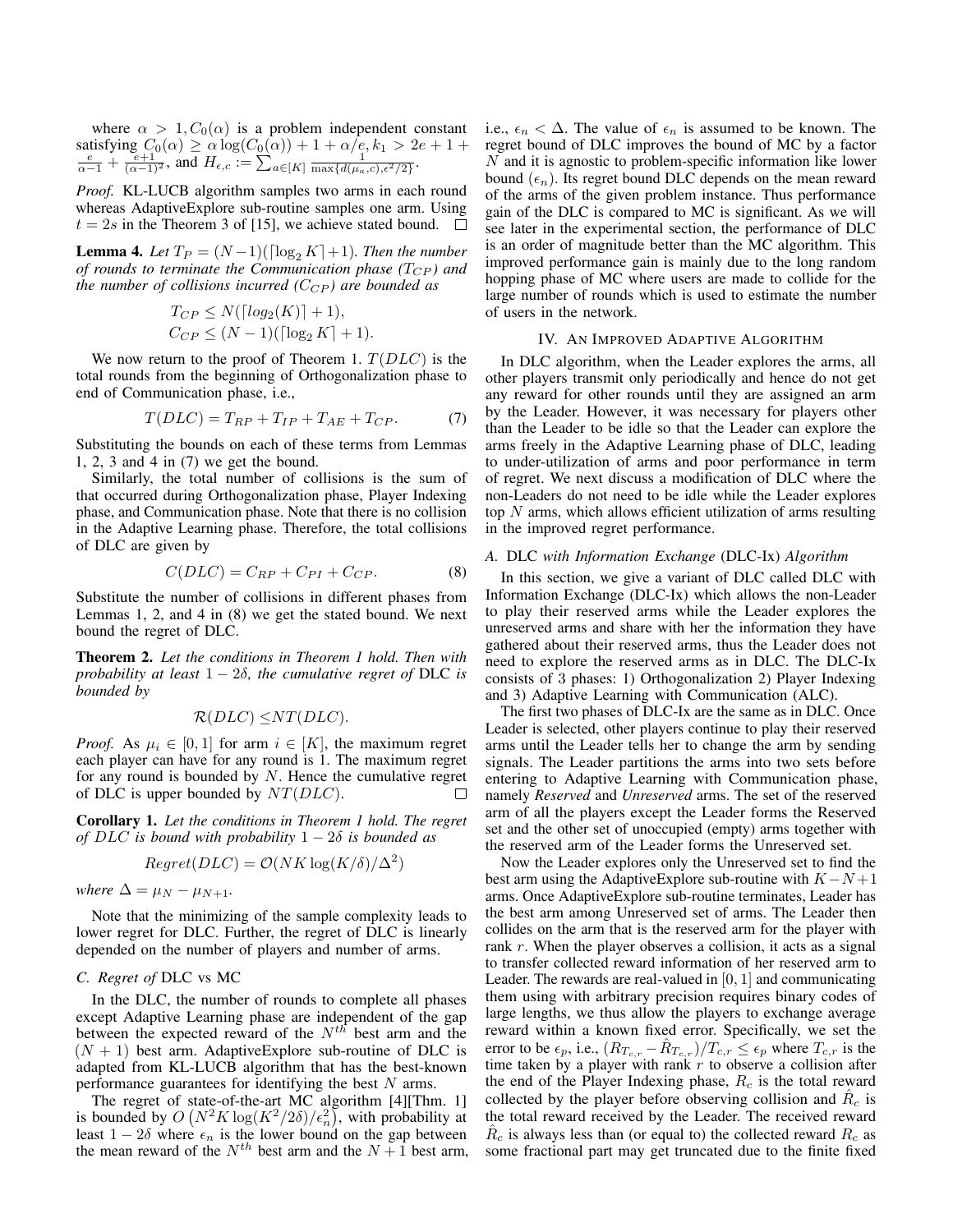precision. The number of rounds needed to transfer average reward information to Leader within  $\epsilon_p$  error is  $\lceil \log_2(1/\epsilon_p) \rceil^1$ . In our experiments, we have set  $\epsilon_p = \epsilon/2$ .

DLC-Ix DLC with Information Exchange

- 1: Input:  $K, \epsilon \geq 0, \delta \in (0, 1/2]$
- 2: Select the arms uniformly at random for  $T_{RP}$  rounds and settle on arm i
- 3: Play arm  $i$  for  $2i$  rounds. After that sequentially hop for  $K - i$  rounds and then play arm i for  $K - i - 1$  rounds
- 4: Find number of players (N) and their reserved arms. Designate as Leader if has smallest reserved arm's index
- 5: if Player is Leader then
- 6: **for**  $r = 1, 2, ..., N 1$  **do**
- 7: Find the best arm using *AdaptiveExplore* sub-routine in the Unreserved set of arms
- 8: Signal player with rank  $r$ . Collect rewards information of her reserved arm and assign the current best arm to her
- 9: Updates the Reserved and Unreserved set of arms
- 10: end for
- 11: Find the best arm using *AdaptiveExplore* sub-routine in the Unreserved set of arms
- 12: Play the best arm in subsequent rounds
- 13: else
- 14: Play arm i. When a collision is observed, send collected rewards information to Leader and after that received a arm to play in next  $\lceil \log_2(K) \rceil$  rounds
- 15: Play the received arm in subsequent rounds

# 16: end if

After receiving the mean reward from the player with rank  $r$ , Leader recomputed the best arm. If the best arm is same as the reserved arm of player, then Leader will not play it for next  $\lceil \log_2 K \rceil$  rounds. Otherwise, she collides with the player for next  $\lceil \log_2 K \rceil$  rounds as per the binary coding of arm index the player should take. In the former case, the player will continue to play her reserved arm in subsequent rounds. In the latter case, the player moves to the new arm assigned to her. The Leader then removes the just assigned arm from the Unreserved set and moves it to the Reserved set. The arm that is left unoccupied by this shifting is moved to the Unreserved set. The Leader then recomputes the best arm using AdaptiveExplore sub-routine and repeats the process with the next ranked player. This process stops when Leader has allocated arms to all non-Leaders from top  $N$  arms. Finally, the Leader finds the best arm among Unreserved set for herself by using AdaptiveExplore sub-routine. At the end of this process, each player has been assigned an arm from top  $N$  arms and remaining  $K - N$  arms are left in the Unreserved set.

## *B. Analysis of* DLC-Ix

We need a variant of Lemma 3 to prove sample complexity, regret and collision bounds of the DLC-Ix.

# Lemma 5. *Assume technical conditions stated in Theorem 1 hold. Let*  $\epsilon_p = \epsilon/2$ ,  $c_a := (\mu_a + \mu_{a+1})/2$ , and  $m =$

 $\arg \min_{a \in [K-1]} [\min \{d(\mu_a, c_a), d(\mu_{a+1}, c_a)\}]$ *. For any*  $\epsilon \ge 0$ *and*  $\delta \in (0, 1/2]$ *, the ALC phase of DLC-Ix terminates with*  $(\epsilon, \delta)$ -optimal allocation after  $T_{ALC}$  rounds with probability *at least*  $1 - \delta$  *where* 

$$
T_{ALC} \leq C_0(\alpha) H_{\epsilon, c_m} \log \left( \frac{k_1 K (H_{\epsilon, c_m})^{\alpha}}{\delta} \right)
$$

$$
+ (N - 1) \left( \lceil \log_2 (1/\epsilon) \rceil + \lceil \log_2 (K) \rceil \right)
$$

*where*  $\alpha > 1, C_0(\alpha)$  *is a problem independent constant satisfying*  $C_0(\alpha) \ge \alpha \log(C_0(\alpha)) + 1 + \alpha/e, k_1 > 2e + 1 + \frac{e}{\alpha - 1} + \frac{e+1}{(\alpha - 1)^2}$ , and  $H_{\epsilon, c_m} := \frac{\max\{d(\mu_m, c_m), \epsilon^2/2\}}{\max\{d(\mu_m, c_m), \epsilon^2/2\}}$ .

*Proof.* In case of identifying top N arms by AdaptiveExplore sub-routine, the problem dependent variable  $H_{\epsilon,c}$  is defined as

$$
H_{\epsilon,c} = \sum_{a \in [K]} \frac{1}{\max\{d(\mu_a, c), \epsilon^2/2\}}.
$$

Since  $\forall a \in [K], d(\mu_m, c_m) \leq d(\mu_a, c),$ 

$$
H_{\epsilon,c} \le \frac{K}{\max\{d(\mu_m,c_m),\epsilon^2/2\}} = H_{\epsilon,c_m}.
$$
 (9)

Adaptive Learning with Communication phase of DLC-Ix identifies top  $N$  arms one after other from a subset of arms (Unreserved set). It is similar to solving best arm identification problem by  $N$  number of times. By allowing information exchange between Leader and non-Leaders, this problem becomes equivalent to solve top  $N$  arms identification problem except the problem dependent variable  $H_{\epsilon,c}$  can change for the given subset of arms. Therefore, we consider worst problem dependent variable  $H_{\epsilon,c_m}$  that depends on the smallest gap between the mean reward of any two arms instead of the  $N^{th}$ best arm and  $N + 1$  best arm.

The maximum rounds needed for transferring collected mean reward of arms by non-Leaders to Leader are  $\sum_{r=1}^{N-1} \lceil \log_2\left(2/\epsilon\right) \rceil$ . Further, Leader also needs  $\lceil \log_2(K) \rceil$ rounds to assign a arm to a non-Leader. Combine these facts with  $(9)$ , we get above stated bound.  $\Box$ 

Theorem 3. *Assume technical conditions stated in Lemma 5 hold. For any*  $\epsilon \geq 0$  *and*  $\delta \in (0,1/2]$ *, the sample complexity of* DLC-Ix *with probability at least* 1 − 2δ *is bounded as*

$$
T(DLC\text{-}lx) \le \left\lceil \frac{\log(\delta/K)}{\log\left(1 - \frac{1}{4K}\right)} \right\rceil + 2K - 1
$$

$$
+ C_0(\alpha) H_{\epsilon,c_m} \log\left(\frac{k_1 K (H_{\epsilon,c_m})^{\alpha}}{\delta}\right)
$$

$$
+ (N - 1) \left(\lceil \log_2\left(2/\epsilon\right) \rceil + \lceil \log_2(K) \rceil\right).
$$

*Further with probability at least*  $1 - 2\delta$ *, the regret of* DLC-Ix *is bounded as*

$$
\mathcal{R}(DLC\text{-}Ix) \leq NT(DLC\text{-}Ix).
$$

*Proof.* The total number of rounds Algorithm DLC-Ix takes for assigning  $(\epsilon, \delta)$ -optimal allocation to the N players is

$$
T(DLC\text{-}lx) = T_{RP} + T_{IP} + T_{ALC}.\tag{10}
$$

Substitute the number of rounds needed for different phases from Lemmas 1, 2 and 5 in (10) to get above stated bound of  $T(DLC-Ix)$ . As the maximum regret for any round is

<sup>&</sup>lt;sup>1</sup>Note that for binary rewards  $\{0, 1\}$  case, any player can transfer exact collected reward information to the Leader in the  $\lceil \log_2 T_{c,r} \rceil$  rounds where the value of  $\epsilon_p$  for player with rank r is  $\epsilon_p(r) := 1/T_{c,r}$ .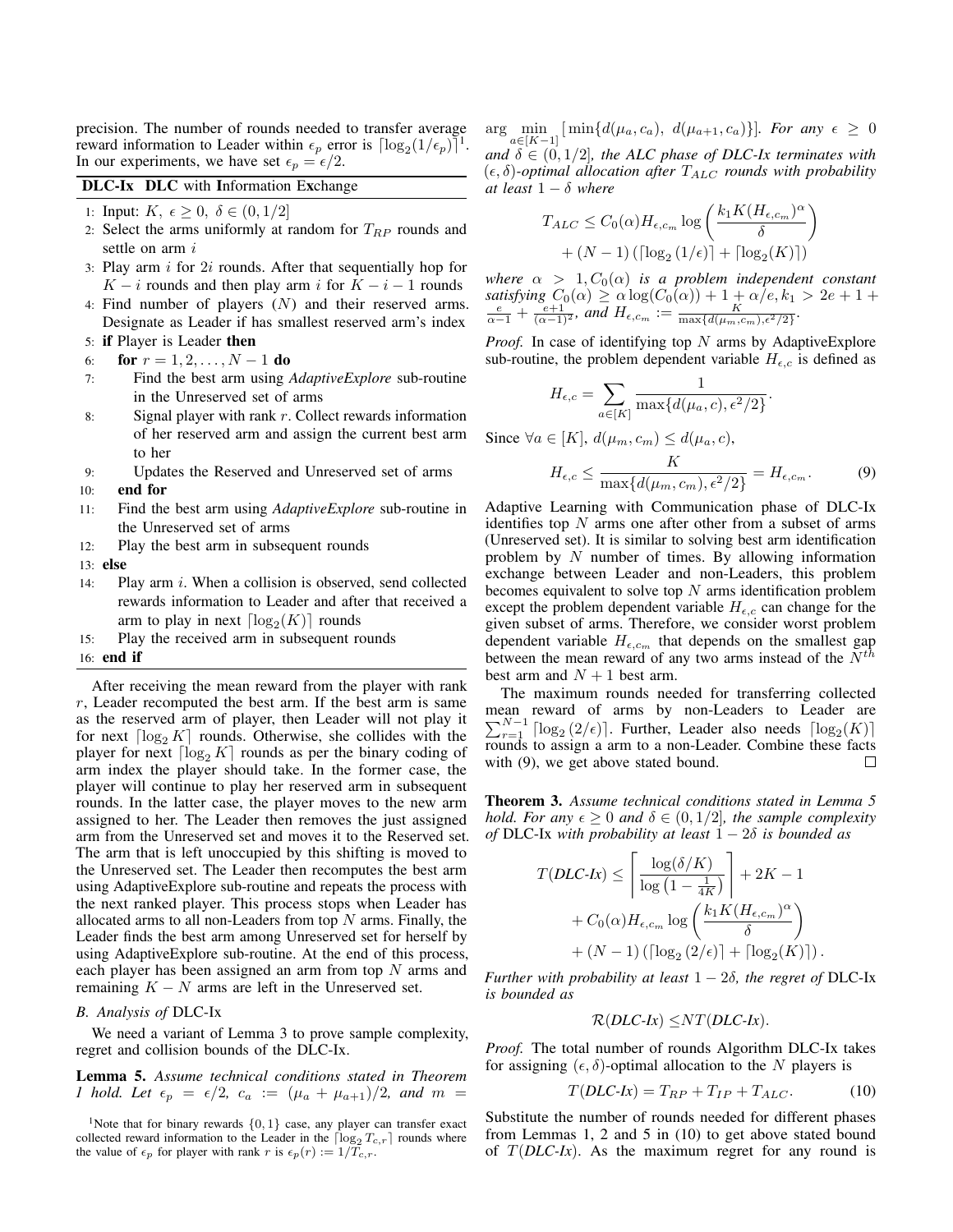N, cumulative regret of the DLC-Ix is upper bounded by NT(*DLC-Ix*). П

Theorem 4. *Let conditions of Lemma 5 hold. Then with probability at least* 1 − 2δ*, the maximum number of collisions that can occur in* DLC-Ix *is* C(*DLC-Ix*) *where*

$$
C(DLC\text{-}lx) \le N \left\lceil \frac{\log(\delta/K)}{\log(1 - \frac{1}{4K})} \right\rceil + \frac{N(N-1)}{2} + (N-1) \left( \lceil \log_2(2/\epsilon \epsilon) \rceil + \lceil \log_2(K) \rceil \right).
$$

*Proof.* The total collisions of DLC-Ix is is given by

$$
C(DLC\text{-}lx) = C_{RP} + C_{PI} + C_{ALC} \tag{11}
$$

The maximum number of collisions observed in Adaptive Learning with Communication phase of DLC-Ix is upper bounded by  $C_{ALC}$  where

$$
C_{ALC} \le (N-1) \left( \lceil \log_2\left(2/\epsilon\right) \rceil + \lceil \log_2(K) \rceil \right)
$$

Add the number of collisions occurs in other phases from Lemmas 1 and 2 with  $C_{ALC}$  in (11) to get stated bound.  $\square$ 

**Theorem 5.** Let  $T_P$  be the rounds for which non-Leader waits *to play her reserved arm in Adaptive Learning phase of DLC and* R<sup>L</sup> *is the set of reserved arms of non-Leaders after the end of the Player Indexing phase. If* T<sup>L</sup> *is the rounds spent for exploration of top* N *arms by both DLC and DLC-Ix then*

$$
\mathcal{R}(DLC)_{T_L} - \mathcal{R}(DLC\text{-}lx)_{T_L} \ge \left(T_L - \left\lceil \frac{T_L}{T_P} \right\rceil \right) \sum_{n \in R_L} \mu_n
$$

*Proof.* It follows from the fact that DLC needs non-Leaders play periodically in the learning phase so that the Leader can explore the arms freely whereas DLC-Ix allows non-Leaders continue to play their reserved arms in the learning phase.  $\Box$ 

#### V. EXPERIMENT

We implement DLC and DLC-Ix and compare their empirical performances with state-of-the-art MC algorithm [4] and SIC-MMAB algorithm [12]. MC algorithm runs for a fixed number of rounds( $T_0$ ) and uses collisions information to find top  $N$  arms whereas SIC-MMAB has problem dependent termination rule and allows communication among players as in DLC and DLC-Ix. We repeated the experiment 20 times and plotted the cumulative regret with 95% confidence interval (the vertical line on each curve shows the confidence interval).

Figure 1 compares regret for MC, DLC and DLC-Ix using the same set of parameters used to evaluate performance of MC in [4] –  $K = 10, N = 6, T = 10000$ , with mean rewards of the arms varying between 0.95 and 0.5 with separation of 0.05 between two consecutive arms. For this problem instance, MC uses  $T_0 = 3000$  rounds for the learning phase, which translates the lower bound on the gap between the means as  $\epsilon' = \sqrt{16K \ln(4K^2/\delta)/3000}$ . We set  $\epsilon (\approx \epsilon'/2) = 0.3$  and  $\delta = 0.05$  in DLC and DLC-Ix for fair comparison. As expected, our algorithms have lower cumulative regret than MC.

Figure 2 compares cumulative regret of SIC-MMAB with DLC and DLC-Ix using the parameters–  $K = 9, N = 6, T =$ 300000,  $\delta = 0.05$  as in [12] but we used a larger gap between the mean reward of arms for faster convergence. The mean reward of the arms varies between 0.95 and 0.55, with the same gap of 0.05 between two consecutive arms. We set  $\epsilon = 0.05$  for DLC and DLC-Ix. After termination, the cumulative regret of DLC and DLC-Ix perform significantly better than SIC-MMAB. DLC does not allow non-Leader to play arm in every round during learning phase which leads to more regret in initial rounds. Whereas DLC-Ix allows non-Leader to play arm during learning phase which leads to lower regret but more sample needed for learning as shown in Figure 5.



Figures 3 and 4 depicts comparison of cumulative regret for different number of players and number of arms for a problem instance where  $K = 10$  (when varying number of players),  $N = 5$  (when varying number of arms),  $T = 300000, \delta =$  $0.05, \epsilon = 0.05$  and with highest mean reward set to 0.95 with others decreasing uniformly with gap of 0.05.



The cumulative regret increases with an increase in the number of arms since each arm has to be sufficiently sampled to get better estimates of mean reward. As allocations are guaranteed to be only  $(\epsilon, \delta)$ −optimal, sometimes DLC does not terminate with top  $N$  arms due to the bad estimate of the mean reward in the initial rounds. However, it does not happen in DLC-Ix as non-Leaders keep playing their reserved arms during exploration phase and share reward information with the Leader which helps the Leader to have good estimates for the arms she did not explore. When DLC does not terminate with top N arms, it incurs constant regret for subsequent rounds that is the reason for random behavior of DLC. Figure 3 shows that with increasing  $K$  the improvement in performance of DLC-Ix over SIC-MMAB is significant.

As the number of players increases, our algorithms perform better than SIC-MMAB as information exchange between the Leader and non-Leader happens once, whereas in SIC-MMAB it happens multiple times. SIC-MMAB runs in multiple phases where exploration and exploitation occur in each phase. At the end of exploration in each phase, players communicate the reward information of the sampled arms with other players adding a significant amount of communication overhead.

This overhead increases with increase in the number of players and arms, resulting in more regret, more rounds needed for termination and more collisions in SIC-MMAB as shown in Figure 4 and 5. The number rounds needed for the termination of DLC and DLC-Ix depend upon the gap between the mean reward of the arm and the average of the mean reward of  $N^{th}$  best arm and  $N + 1$  best arm (as shown in Lemma 3).